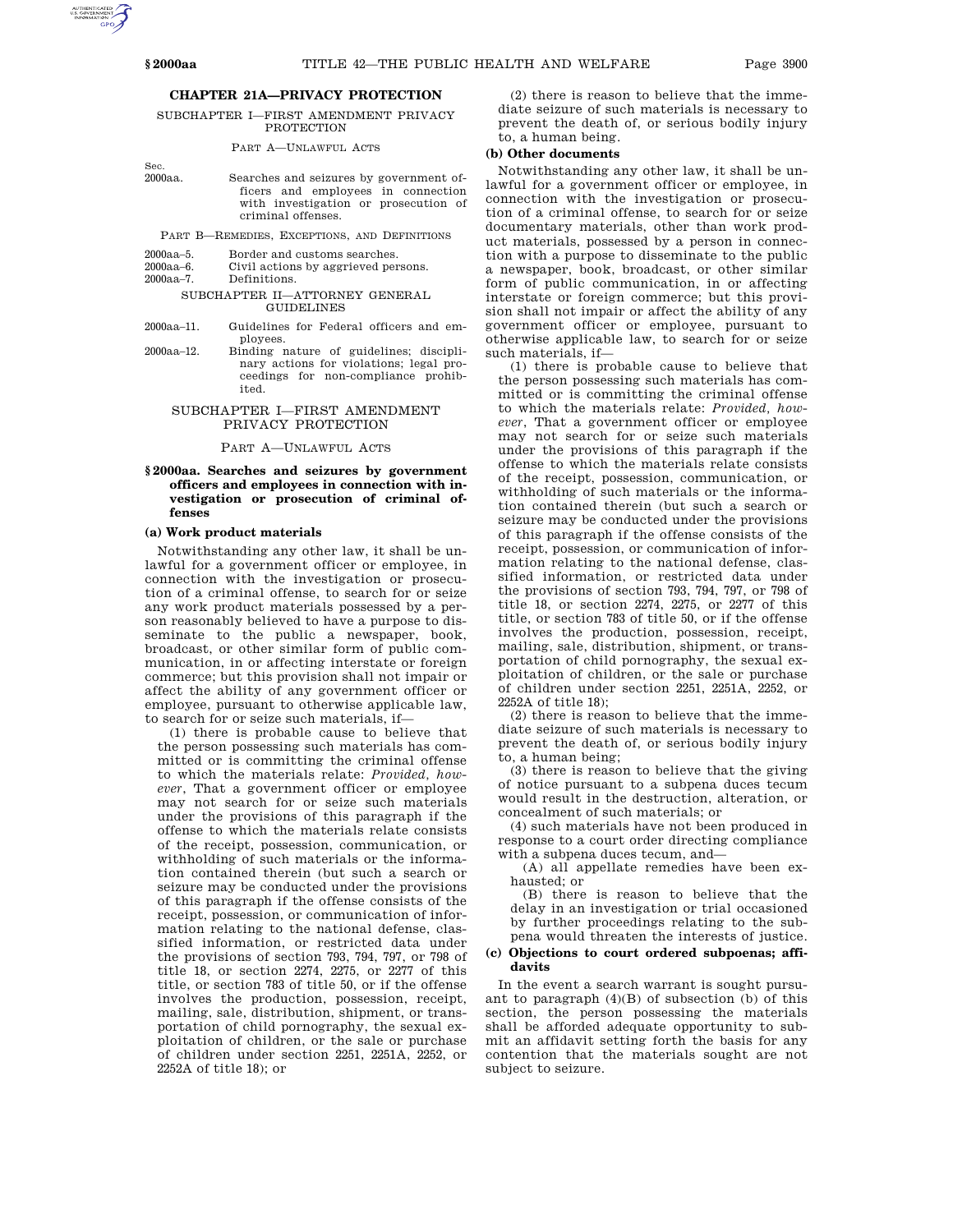(Pub. L. 96–440, title I, §101, Oct. 13, 1980, 94 Stat. 1879; Pub. L. 104–208, div. A, title I, §101(a) [title I, §121[6]], Sept. 30, 1996, 110 Stat. 3009, 3009–26, 3009–30.)

### AMENDMENTS

1996—Subsec. (a)(1). Pub. L. 104–208, §101(a) [title I, §121[6(1)]], inserted '', or if the offense involves the production, possession, receipt, mailing, sale, distribution, shipment, or transportation of child pornography, the sexual exploitation of children, or the sale or purchase of children under section 2251, 2251A, 2252, or 2252A of title 18'' before parenthesis at end.

Subsec. (b)(1). Pub. L. 104–208, §101(a) [title I, §121[6(2)]], inserted '', or if the offense involves the production, possession, receipt, mailing, sale, distribution, shipment, or transportation of child pornography, the sexual exploitation of children, or the sale or purchase of children under section 2251, 2251A, 2252, or 2252A of title 18'' before parenthesis at end.

#### EFFECTIVE DATE

Section 108 of title I of Pub. L. 96–440 provided that: ''The provisions of this title [enacting this subchapter] shall become effective on January 1, 1981, except that insofar as such provisions are applicable to a State or any governmental unit other than the United States, the provisions of this title shall become effective one year from the date of enactment of this Act [Oct. 13, 1980].''

#### SHORT TITLE

Section 1 of Pub. L. 96–440 provided: ''That this Act [enacting this chapter and provisions set out as notes under this section] may be cited as the 'Privacy Protection Act of 1980'.''

## PART B—REMEDIES, EXCEPTIONS, AND DEFINITIONS

### **§ 2000aa–5. Border and customs searches**

This chapter shall not impair or affect the ability of a government officer or employee, pursuant to otherwise applicable law, to conduct searches and seizures at the borders of, or at international points of, entry into the United States in order to enforce the customs laws of the United States.

(Pub. L. 96–440, title I, §105, Oct. 13, 1980, 94 Stat. 1880.)

# **§ 2000aa–6. Civil actions by aggrieved persons**

### **(a) Right of action**

A person aggrieved by a search for or seizure of materials in violation of this chapter shall have a civil cause of action for damages for such search or seizure—

(1) against the United States, against a State which has waived its sovereign immunity under the Constitution to a claim for damages resulting from a violation of this chapter, or against any other governmental unit, all of which shall be liable for violations of this chapter by their officers or employees while acting within the scope or under color of their office or employment; and

(2) against an officer or employee of a State who has violated this chapter while acting within the scope or under color of his office or employment, if such State has not waived its sovereign immunity as provided in paragraph (1).

# **(b) Good faith defense**

It shall be a complete defense to a civil action brought under paragraph (2) of subsection (a) of this section that the officer or employee had a reasonable good faith belief in the lawfulness of his conduct.

# **(c) Official immunity**

The United States, a State, or any other governmental unit liable for violations of this chapter under subsection  $(a)(1)$  of this section, may not assert as a defense to a claim arising under this chapter the immunity of the officer or employee whose violation is complained of or his reasonable good faith belief in the lawfulness of his conduct, except that such a defense may be asserted if the violation complained of is that of a judicial officer.

# **(d) Exclusive nature of remedy**

The remedy provided by subsection  $(a)(1)$  of this section against the United States, a State, or any other governmental unit is exclusive of any other civil action or proceeding for conduct constituting a violation of this chapter, against the officer or employee whose violation gave rise to the claim, or against the estate of such officer or employee.

### **(e) Admissibility of evidence**

Evidence otherwise admissible in a proceeding shall not be excluded on the basis of a violation of this chapter.

### **(f) Damages; costs and attorneys' fees**

A person having a cause of action under this section shall be entitled to recover actual damages but not less than liquidated damages of \$1,000, and such reasonable attorneys' fees and other litigation costs reasonably incurred as the court, in its discretion, may award: *Provided, however*, That the United States, a State, or any other governmental unit shall not be liable for interest prior to judgment.

# **(g) Attorney General; claims settlement; regulations**

The Attorney General may settle a claim for damages brought against the United States under this section, and shall promulgate regulations to provide for the commencement of an administrative inquiry following a determination of a violation of this chapter by an officer or employee of the United States and for the imposition of administrative sanctions against such officer or employee, if warranted.

# **(h) Jurisdiction**

The district courts shall have original jurisdiction of all civil actions arising under this section.

(Pub. L. 96–440, title I, §106, Oct. 13, 1980, 94 Stat. 1880.)

### **§ 2000aa–7. Definitions**

(a) ''Documentary materials'', as used in this chapter, means materials upon which information is recorded, and includes, but is not limited to, written or printed materials, photographs, motion picture films, negatives, video tapes, audio tapes, and other mechanically, magentically<sup>1</sup> or electronically recorded cards,

<sup>1</sup>So in original. Probably should be ''magnetically''.